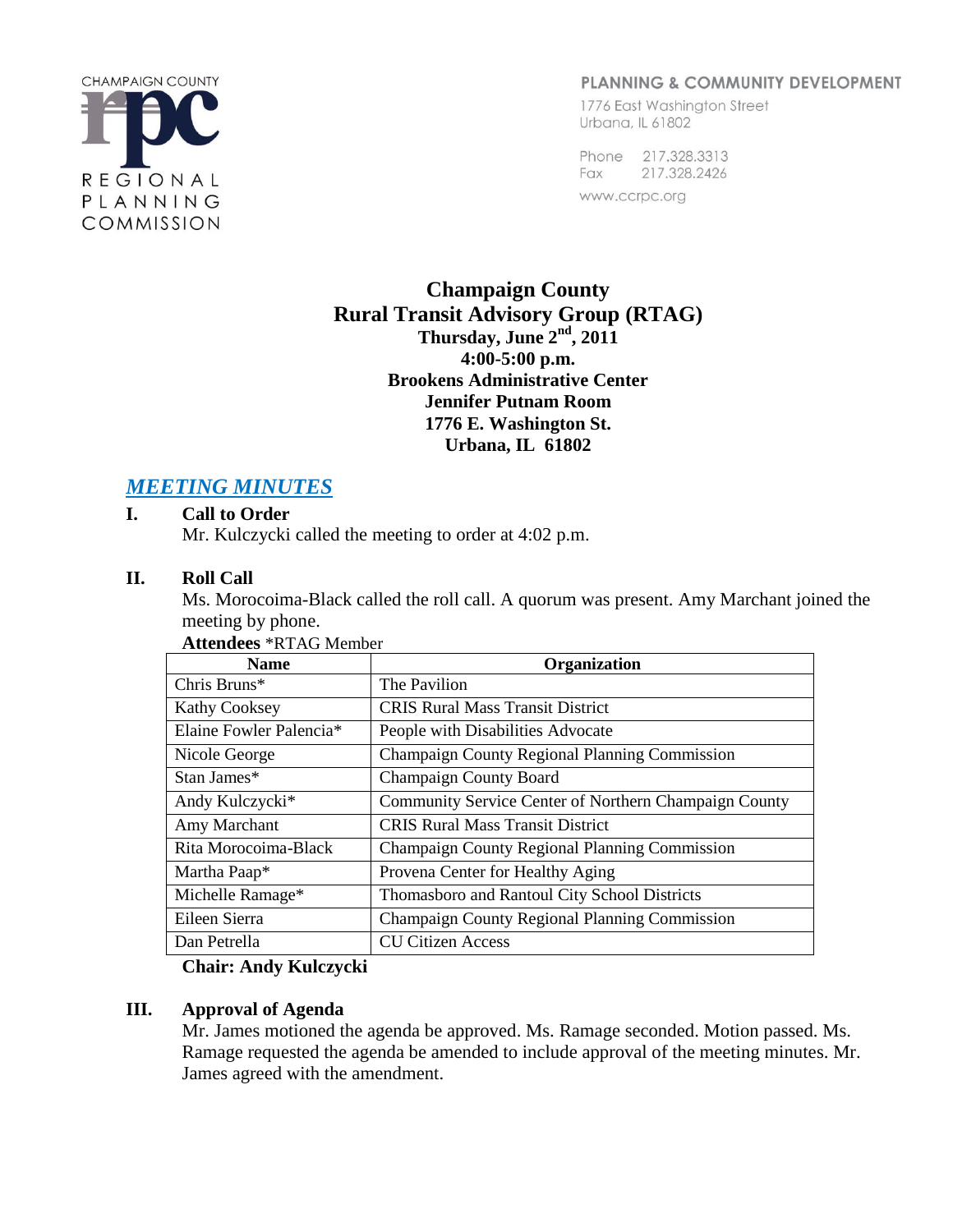## **III. Approval of the Meeting Minutes**

*A. Meeting of March 3rd, 2011*

Ms. Ramage motioned the meeting minutes be approved, Mr. James seconded, motion passed. Ms. Ramage requested "meeting notes" change to "meeting minutes", change was agreed on. Mr. James noted that the minutes were very complete, but could be condensed to save time. Mr. Kulczycki appreciated detail minutes as the group is only meeting quarterly. Meeting minutes were approved.

#### **IV. New Business**

#### *A. Public relations efforts*

Ms. Cooksey distributed a PowerPoint handout that included:

- CRIS's new Champaign office location in Urbana at the old C-U MTD offices;
- New phone number  $217.344.4 \text{BUS}$ ;
- Outlined CRIS's public relations efforts
	- o Newspaper advertising (dates provided),
	- $\circ$  Rantoul billboards (posted in April until June  $6<sup>th</sup>$ ),
	- o Posters (25 distribute, various locations provided in handouts additionally Rantoul City Schools),
	- o Brochures (500 distributed and locations provided copies available),
	- o Personal letters to Carl Clinic locations, which resulted in a schedule meeting between Ms. Marchant and Jim Snyder to discuss how they can support transporting patients to the Rantoul clinics and how Carl can assist in spreading the word about available services,
	- $\circ$  Health Alliance Health Fair on May 5<sup>th</sup> where over 150 brochures were distributed (open to any other fairs that may be available), and
	- o Another round of brochure distribution.

Ms. Ramage indicated that she would like brochures distributed to kids during school registration of the Thomasboro and Rantoul Districts. Ms. Cooksey agreed to provide 1600 brochures for Rantoul and 175 for Thomasboro, and she can provide a black and white poster for easier replication by schools. Members had questions about why locations were selected. Ms. Cooksey indicated locations for distributions were based on requests, popular community centers, etc. and that CRIS is contacting churches to speak to civic groups; however the group should feel free to contact with any additional locations. Members wanted to expand the brochure distribution list to other organizations such as American Lutheran Church, Rantoul Recreation Center, Rantoul Chamber of Commerce, and Village Offices of Rantoul and Thomasboro. Ms. Marchant indicated that they will be presenting to City Township Council meetings in smaller towns like Thomasboro and Ludlow and that she can email out the dates of those presentations once they are confirmed for RTAG members to attend. Mr. James confirmed that Ludlow has a community center and a good contact would be the Mayor, Pete Walker. Ms. Cooksey indicated that Mr. Les Woodrum, CRIS Champaign transit manager, is developing a webpage. Ms. James noted several residents of Prairie Village used CRIS and when they tried to book a second time it was full, word is getting out.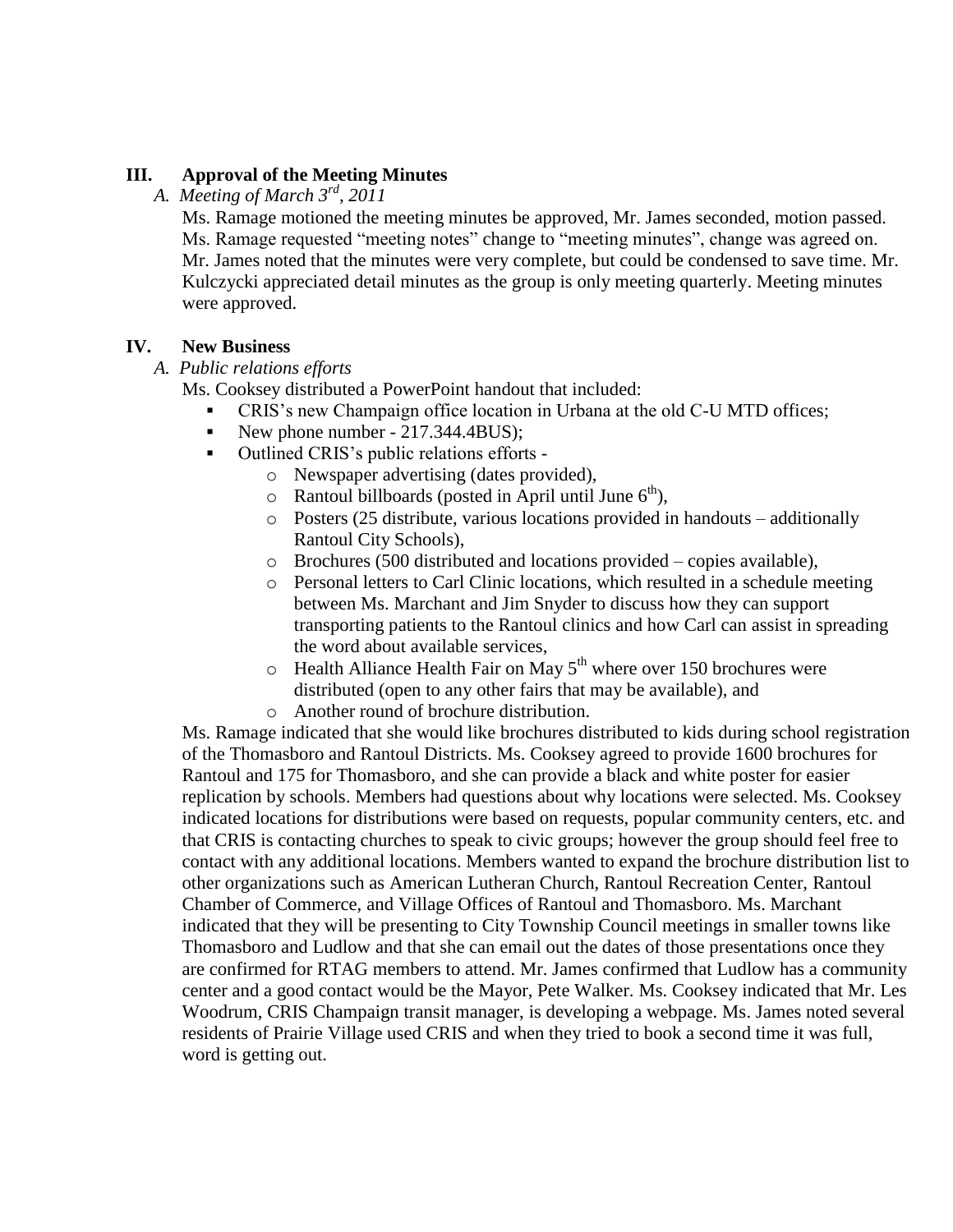#### *B. DSC Interaction with CRIS*

Ms. Morocoima-Black commented that Ms. Marchant had been working to secure a service contract with DSC, but that was still in the works and was not looking likely. Ms. Marchant added that it has been a challenge to create a collaborative relationship, but they are continuing to try in this endeavor. Mr. James noted one community member, a former bus driver for a residential home, stated that SHOW BUS recently took over their resident home transportation. Ms. Ramage added that they were aware of service being provided by SHOW BUS to transport people with disabilities, likely several were Rantoul residents; even though CRIS should be providing that service as SHOW BUS's contract is with Ford and Iroquois Counties. Mr. Kulczycki noted there were efficiency issues that could be discussed on both sides.

#### *C. Current Service Status*

Ms. Cooksey noted that awareness is growing and she provided some statistics for Northern Rural Champaign County:

- In March, about 15 rides a day or 310 a month;
- In April, about 18 rides a day or 353 a month; and
- In May, about 24 rides a day or 485 a month.

In contrast, CRIS provides 300-350 rides/day in Vermilion County; however, Ms. Marchant noted that the numbers provided above are similar to other rural areas of similar demographics and that those numbers cover the entire county. Ms. George confirmed that those numbers were similar to very rural counties, and that these figures were a good start for a newer system. Ms. Marchant indicated a goal for the first year is 50 riders a day, given the current equipment {capacity} limitations as the system is renting four vehicles from Vermillion County. It is not anticipated that Champaign County's vehicles will be delivered for the next two years; and there are limits to the number of Vermillion vehicles that can be rented, which will need to be considered when expanding the system. However, Ms. Marchant noted the system could handle quite a bit more rider volume. Mr. Kulczycki indicated he would like to see quarterly printed stats with starting and ending points along with monthly rider numbers to see where trips are occurring for county residents. These statistics could be attached to the agenda or distributed at the meetings.

Mr. Kulczycki asked if there were any other barriers or difficulties since the service started. Ms. Marchant outlined one concern about the affordability of \$5 fare as discouraging more usage of the system and asked if the fare should be dropped to \$2. Mr. Kulczycki suggested creating a frequent rider discount fares. Mr. James thought compared to the current cost of gas and upkeep of a car that a \$5 fare was reasonable; but if they were to drop it to start at \$3 in order to avoid raising it in the future, and to avoid giving the false impression that it is a free ride. Discussions about the budget, the small percentage fares are in the total budget, impact it may have realistically on ridership, and concerns about the impact on populations with disabilities. There was a general consensus that not enough time had passed to see fares impact on ridership. The committee agreed to keep the cost at \$5 for 6-9 months and then see what actions need to take place, if any. Ms. Marchant noted that there are currently discounts/lower fares for people with disabilities paying \$2 each way, and kids ride is \$1 each way.